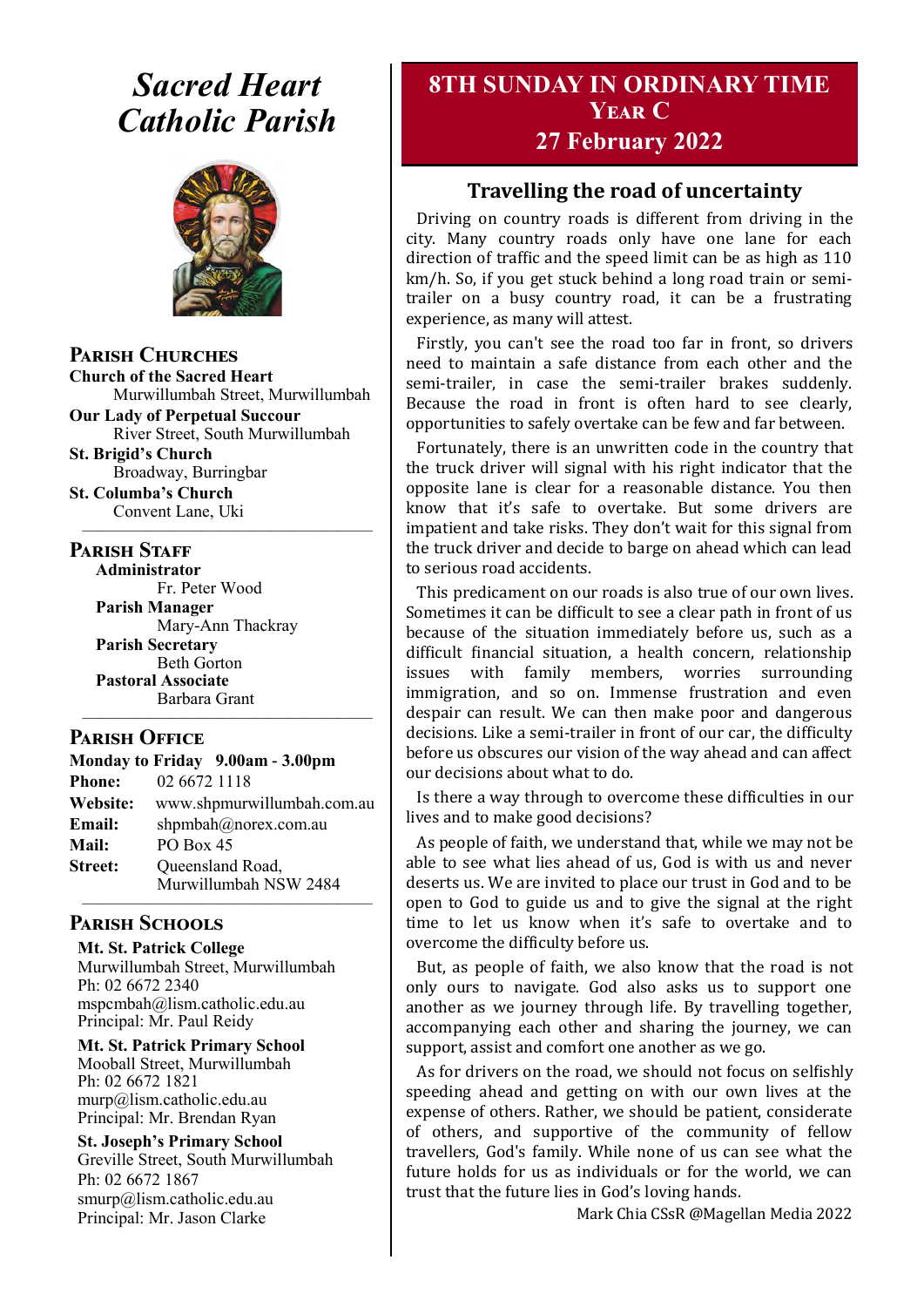# This week in the Parish 27 Feb - 6 March

| Sunday 27                                                              | 8th SUNDAY in ORDINARY TIME - Year C              |
|------------------------------------------------------------------------|---------------------------------------------------|
|                                                                        | 8:00 am - Mass                                    |
|                                                                        | 10:00 am - Mass                                   |
|                                                                        | 12:00 pm - Baptism                                |
| Tuesday 1                                                              | 4:30 pm - Hour of Prayer                          |
|                                                                        | 5:30 pm - Mass                                    |
| Wednesday 2                                                            | <b>ASH WEDNESDAY</b>                              |
|                                                                        | 7:30 pm - Mass                                    |
|                                                                        | 4:30 pm - Hour of Prayer                          |
|                                                                        | 5:30 pm - Mass                                    |
| Thursday 3                                                             | 8:15 am - Mass                                    |
| Friday 4                                                               | 11:00 am - Exposition of the Blessed Sacrament    |
|                                                                        | 12:00 pm - Mass                                   |
|                                                                        | 12:30 pm - Stations of the Cross (see note below) |
| Saturday 5                                                             | 9:00 am - Rosary in Sacred Heart Church           |
|                                                                        | 6:00pm - Vigil Mass                               |
| Sunday 6                                                               | THE FIRST SUNDAY OF LENT - Year C                 |
|                                                                        | 8:00 am - Mass                                    |
|                                                                        | 10:00 am - Mass                                   |
|                                                                        | 12:00 pm - Baptism                                |
| The Sacred Heart Prayer Chapel is open for private prayer each weekday |                                                   |
|                                                                        | from 9 am - 3 pm                                  |

# **Please Pray For:**

**Recently Deceased**:

Kathleen Everett, Margaret O'Neill, Max McCabe, Max Clark, Mathew Reynolds, Cheryl Hannan, Ursula Dowling

#### **Those Who Are Sick:**

Mary Coleman, Deb Craig, Fr Anthony Lemon, James Wallace

#### *Readings for this Sunday and next week:*

**8TH SUNDAY ORDINARY TIME - Year C** Sirach 27:4-7; 1 Cor 15:54-58; Lk 6:39-45

**FIRST SUNDAY OF LENT - Year C** Deut 26:4-10; Rom 10:8-13; Lk 4:1-13

# **Reading Roster | Year C**

#### **26/27 Feb | 8th Sunday Ordinary Time**

- 6 pm Denise Banner
- 8 am Jan Bruce
- 10 am Mary-Ann Thackray

#### **5/6 March | First Sunday of Lent**

- 6 pm Tim Waugh
- 8 am Maree Coley
- 10 am Lorraine Green

## **Acknowledgement of Country**



# RECONCILIATION IN LENT

Friday: 11:30 pm - 11.50 pm Saturday: 5.30 pm - 5.50 pm Sunday: 8.30 am - 8.50 am

## HOUR FOR PRIVATE PRAYER

Each Tuesday & Wednesday from 4:30 pm

#### **Wednesday Word**

Copies of Wednesday Word, with this weekend's readings, are available for you in the Church.

## EXPOSITION OF THE BLESSED **SACRAMENT**

First Friday of each month 11 am - 11:50 am

# **BAPTISM**:

Please welcome **Pia Florence Pirlo** to our faith community.

ASH WEDNESDAY 2ND MARCH

**MASS TIMES:** 7:30 am - Sacred Heart Church 5:30 pm - Sacred Heart Church

#### **STATIONS OF THE CROSS**

**Sacred Heart Church - 12.30pm Fridays during Lent led by Legion of Mary** (following 12.00 pm Mass)





**The Legion of Mary Annual Acies Ceremony 9am Mass Sunday 13 March St Joseph's Church, Tweed Heads All welcome to attend**

*We would like to acknowledge the Bundjalung people who are the Traditional Owners of this land on which we gather and pray today. We pay our respects to the Elders past, present and emerging, and extend that respect to other Aboriginal and Torres Strait Islander people past, present and emerging.*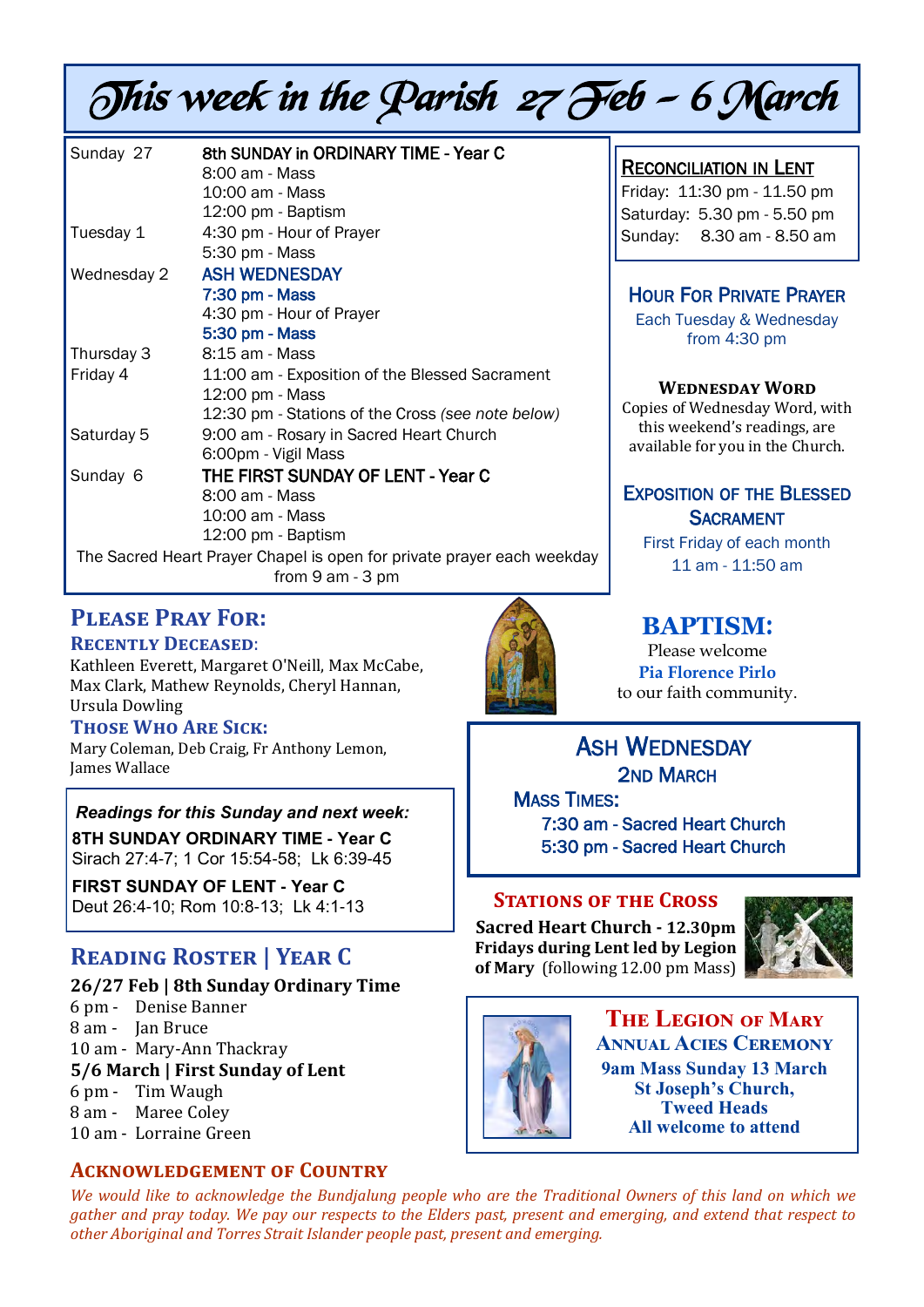

# **Project Compassion Sunday**



# **26 & 27 February**

Please take home a Project Compassion box and a set of donation envelopes to support Caritas Australia this Lenten season and help support vulnerable people around the world, now and *For All Future Generations.*

With your support, Caritas Australia has been able to support vulnerable communities around the world to tackle poverty, food security, education, water and sanitation and disaster risk reduction to build a better future for all. Project Compassion 2022 reminds us that the good that we do today will extend and



impact the lives of generations to come to build better future for all.

Together, we can help vulnerable communities face their challenges today and build a better tomorrow *For All Future Generations.* 

You can donate through Project Compassion donation boxes and envelopes available in the Church today, by visiting [lent.caritas.org.au,](http://www.caritas.org.au/projectcompassion) or by calling 1800 024 413.

*Bishop Greg's Lenten Talk Series continues!*  This years Lenten talks will focus on the **Spirituality of St John of the Cross. Talks will be at 6pm at St Carthage's Cathedral: Thursdays 3, 10, 17 & 24 March**  The series will be live on the YouTube channel https://www.youtube.com/c/LismoreDioceseAU **All are most welcome!**



Synod For a synodal Church communion | participation | mission

#### **SYNOD OF BISHOPS**

The online portal for the Synod on Synodality consultation will be open until Sunday, March 13.

Don't miss out on this chance to take part in a global conversation about the Catholic Church. How are we called to walk together as Christians? How can we listen to one another in making important decisions about our faith and our mission?

Find out more and share your contribution at: [https://](https://catholic.org.au/synodalchurch) [catholic.org.au/synodalchurch](https://catholic.org.au/synodalchurch) or directly to Matt Digges [mattdigges@scca.net.au](mailto:mattdigges@scca.net.au) our Diocesan contact person.

#### **SAFEGUARDING AWARENESS TRAINING**

#### **Monday 7 March 2022 | 12:30 pm – 2:00 pm Parish Administration Centre | no cost**

#### As part of our continued commitment to safeguarding all people in our community, especially children, young people and vulnerable adults, we invite all parish volunteers to attend one of our special "small group" Safeguarding Awareness training sessions facilitated by Shelley Bell from the Lismore Diocese Safeguarding Office.

**All workers, including clergy, employees and volunteers in the parish are required to undertake this level 1 safeguarding training**. This is especially relevant for volunteers who are involved in sacramental program, children's liturgy, and home visitation.

Places are available for 7 March session. Phone Parish Office to book in.

*Don't know if you need to attend or not?* Please phone Mary-Ann in the Parish Office to discuss.

# **SEASON OF LENT**

*Ash Wednesday & Good Friday are days of fast and abstinence (not eating meat). All who have completed their 18th year & have not yet begun their 60th year are bound to fast. All who have completed their 14th year are bound to abstain.* 

*All Fridays in Lent are recommended as days of fast (perhaps not eating meat and forgoing luxuries, and food over and above what is necessary), prayer and deeds of charity.*

## **SACRAMENT OF PENANCE**

THE SEASON OF LENT is most appropriate for celebrating the **Sacrament of Penance**.

Already on Ash Wednesday the people of God has heard the solemn invitation, *Turn away from sin and believe the good news.* It is therefore fitting to take advantage of the opportunities offered in the parish for Confessions so that all may have the opportunity to be reconciled with God and their neighbour, and so be able to celebrate the paschal mystery in the Easter Triduum with renewed hearts.

*Behold, I am with you always, even to the end of the age, says the Lord. - Matthew 28:20*